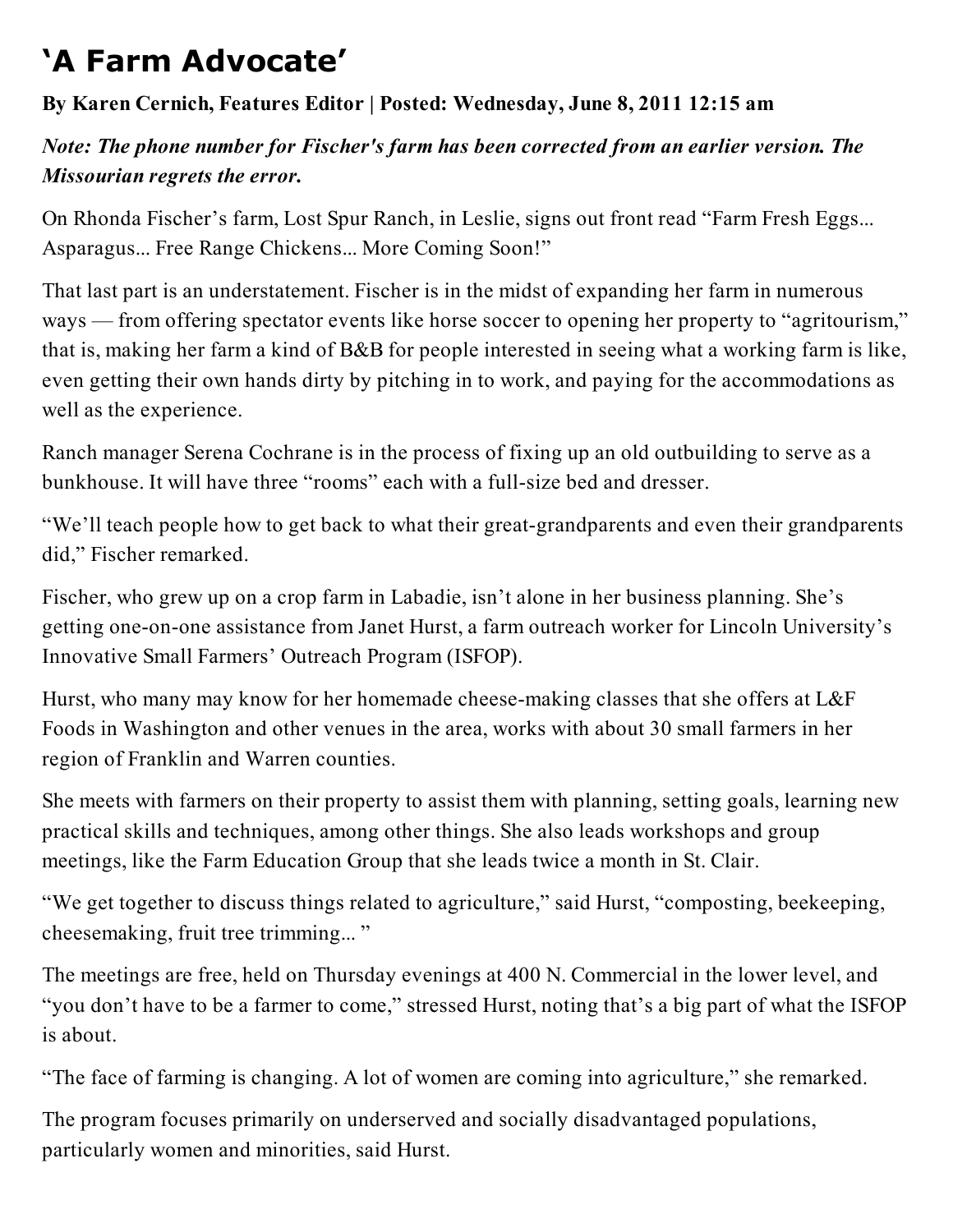"The trend is moving away from large-scale agriculture to people growing their own food again with gardens or small-scale businesses," she commented.

Hurst says people call her for help with everything from how to use growing technologies to pest control to how to get a farm started. She visits the property where the farmer (or would-be farmer) is operating so she can address specific concerns and tailor the program to meet their needs.

Fischer said meeting Hurst at the Farm Education Group meeting in St. Clair late last year has made a huge difference in the direction of her farm business.

"She comes to the ranch and helps with goals and making decisions... it's a lot of one-on-one help," said Fischer.

Cochrane describes her as "a farm advocate."

Hurst noted that she also is able to help her clients research funding sources, such as grants or cost-share programs, that may be available to them.

"I can link them to the proper agencies or help them find a market for their goods," she said.

Other topics Hurst can help her clients with include:

Adopting sustainable farming practices;

Lowering input costs;

Improving farming skills;

Increasing yields;

Improving record keeping systems;

Trying a new farm enterprise;

Finding niche markets; and

Adding value to your product.

Farmers who are eligible for the ISFOP include families who live on a farm (rural or urban) where farm products or income from the farm are necessary for you to live where you do, your family provides the management and most of the labor for the farm, and your annual family income is less than \$50,000.

The program and all of the one-on-one services provided by Farm Outreach Workers like Hurst are free. It is part of the Lincoln University Cooperative Extension.

Because Lincoln University, located in Jefferson City, was founded as a Land Grant University, extension is required as a part of the programming, Hurst explained.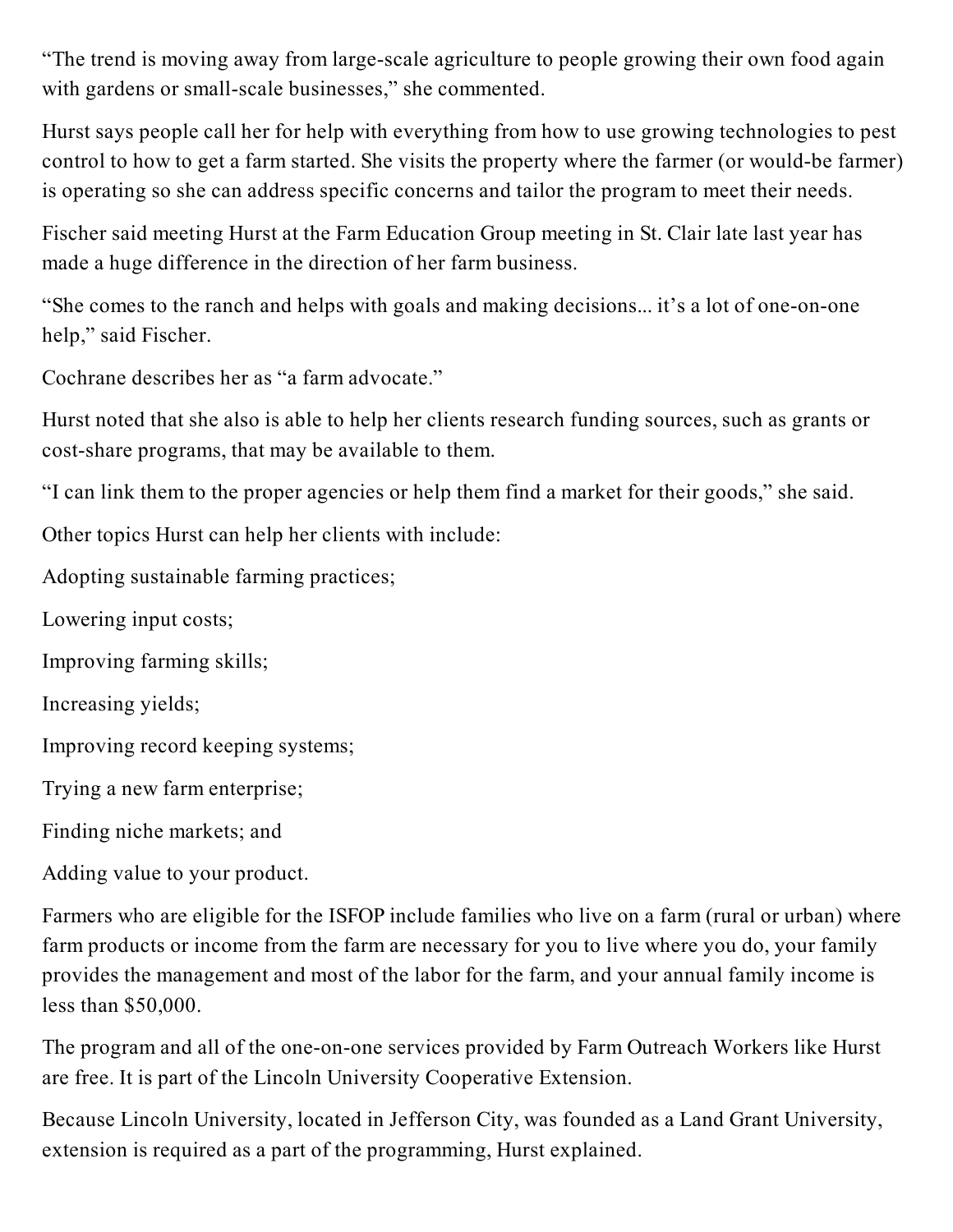The purpose of the program is to raise the level of efficiency on these farms while taking good care of the soil, water and the environment, the University's Web site noted.

"A vast body of resources is available from universities, government agencies and all sorts of organizations for small farmers," it reads. "Unfortunately, many of the small farmers and ranchers are unaware of the information on opportunities. ISFOP will make farmers aware and assist them to access these resources so that they may improve their farms and farming operations, which in turn will improve their overall well-being.

"The information provided by ISFOP to small farmers will help them adapt to a rapidly changing economy."

The ISFOP works in partnership with University of Missouri Extension (UME), other USDA and state agencies, and nongovernmental organizations.

## **At Lost Spur Ranch**

The night Fischer met Hurst at the Farm Education Group meeting, Hurst offered her services. Fischer purchased her 54-acre farm four years ago primarily to grow asparagus and some other crops like lettuce, radishes, snow peas..., and also raise free-range chickens, which she butchers and sells fresh or frozen.

Since working with Hurst, Fischer has expanded her asparagus field from 1,000 plants to 3,500 and now has plans to add 2,500 strawberries for a pick-your-own field next year. She also has plans to add some cattle, as well as meat and dairy goats.

Around the farmhouse, Fischer has a number of container gardens, plants and herbs for sale.

"I want to have the farm up and running so we will have something to do any time of the year," said Fischer, noting that's important if she wants to establish and maintain the "agritourism" side of her farm.

"My main goal is to have sustainable agriculture," she commented, "to grow things in a natural way so that one thing feeds another, to work with Mother Nature, not against her."

Fischer sits down with Hurst once a week to go over progress on reaching her short- and longterm goals, to make sure she's striking the right balance between diversity and spreading the farm too thin.

"Janet has really helped me with having a business plan and with direction," said Fischer.

"When there's a need we get together, and we keep in touch through e-mails and at workshops."

Fischer got a boost to her plans at the beginning of the year when Cochrane joined her on the ranch through WWOOF — World Wide Opportunities on Organic Farms. The WWOOF Web site, www.wwoof.org, describes itself as a "network of organizations" that link volunteers with organic